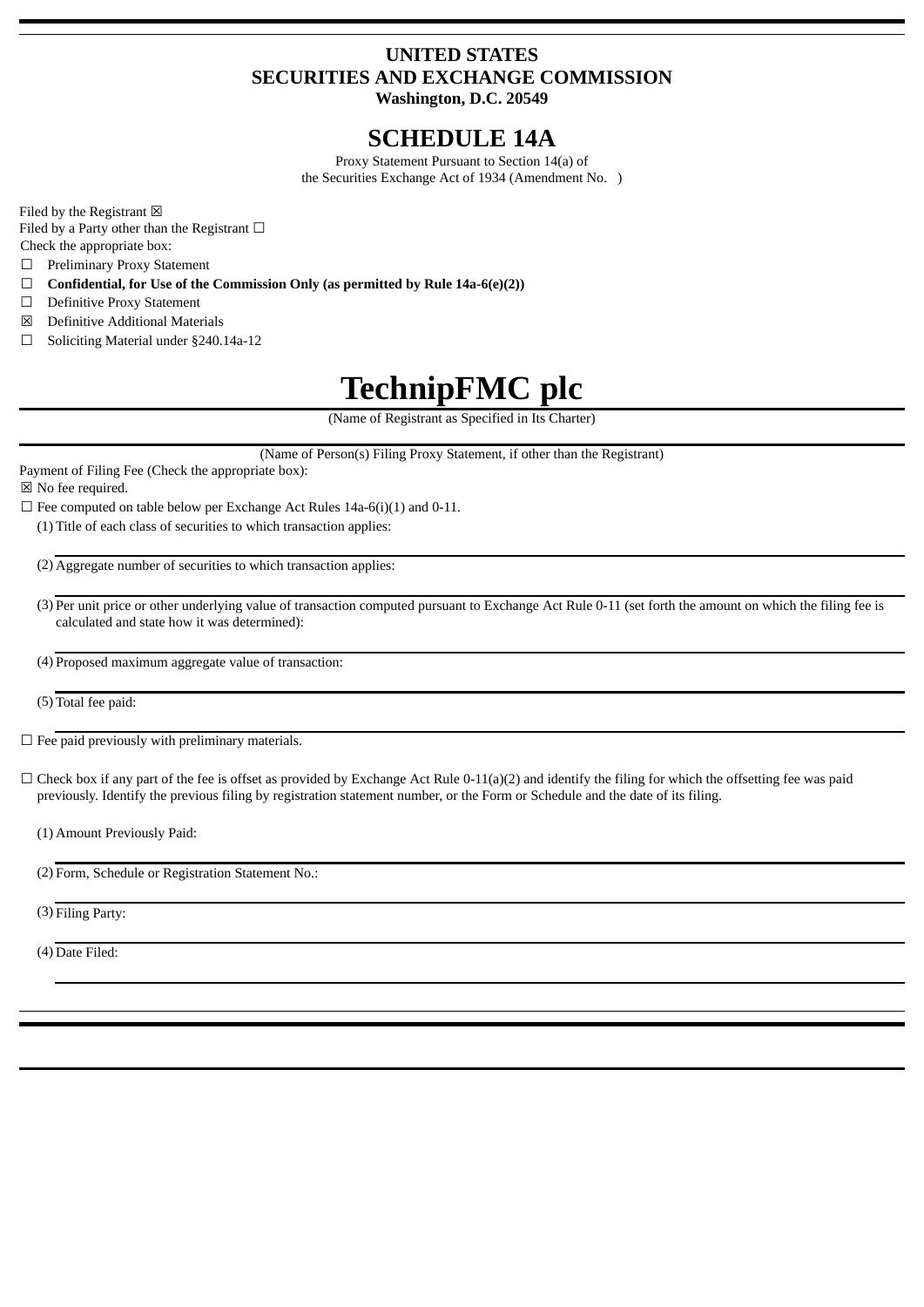### \*\*\* Exercise Your Right to Vote \*\*\* Important Notice Regarding the Availability of Proxy Materials for the Annual General Meeting of Shareholders to Be Held on June 14, 2018.

| <b>Meeting Information</b>                                                                  |                                                  |
|---------------------------------------------------------------------------------------------|--------------------------------------------------|
| <b>Meeting Type:</b>                                                                        | Annual General Meeting of Shareholders           |
| For holders as of:                                                                          | 5:00 p.m. New York time on April 16, 2018        |
|                                                                                             | Date: June 14, 2018 Time: 10:00 a.m. London time |
| Location: TechnipFMC PLC<br>One St. Paul's Churchyard<br>London, EC4M 8AP<br>United Kingdom |                                                  |

You are receiving this communication because you hold shares in the company named above.

This is not a ballot. You cannot use this notice to vote these shares. This communication presents only an overview of the more complete proxy materials that are available to you on the Internet. You may view the proxy materials online at<br>www.proxyvote.com, scan the QR Barcode on the reverse side, or easily request a paper copy (see reverse side).

We encourage you to access and review all of the important information contained in the proxy materials before voting.

See the reverse side of this notice to obtain proxy materials and voting instructions.

TECHNIPFMC PLC<br>ONE ST. PAUL'S CHURCHYARD<br>LONDON, EC4M 8AP<br>UNITED KINGDOM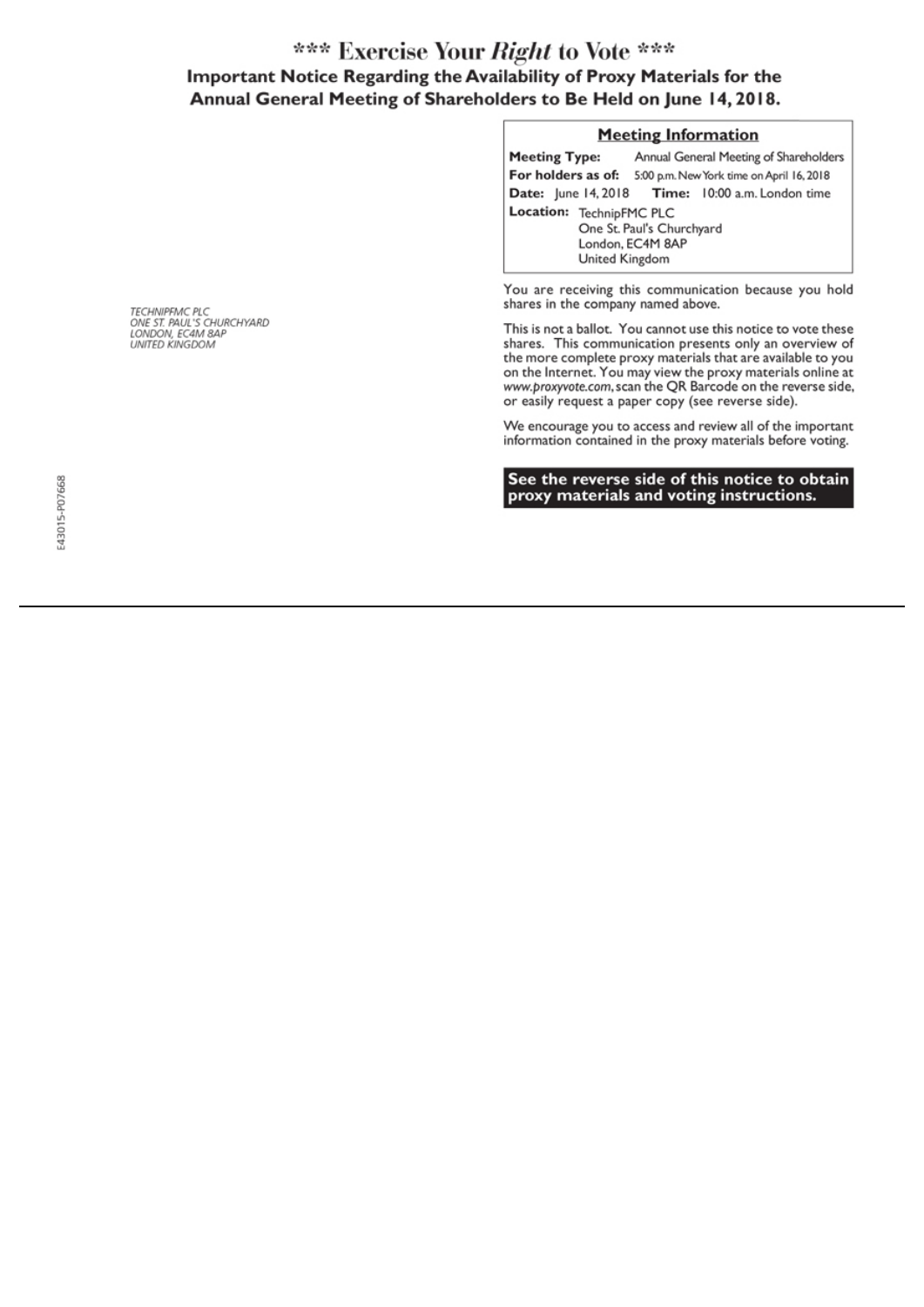### **Before You Vote**

How to Access the Proxy Materials

#### Proxy Materials Available to VIEW or RECEIVE:

NOTICE OF ANNUAL GENERAL MEETING OF SHAREHOLDERS AND PROXY STATEMENT U.S. ANNUAL REPORT U.K. ANNUAL REPORT AND ACCOUNTS **How to View Online:** 

Have the information that is printed in the box marked by the arrow  $\rightarrow$  XXXX XXXX XXXX XXXX (located on the following page) and visit: www.proxyvote.com, or scan the QR Barcode below.

#### How to Request and Receive a PAPER or E-MAIL Copy:

If you want to receive a paper or e-mail copy of these documents, you must request one. There is NO charge for receiving a copy. Please choose one of the following methods to make your request:

- I) BY INTERNET: www.proxyvote.com
- 2) BY TELEPHONE: 1-800-579-1639
- $3)$  BY E-MAIL\*: sendmaterial@proxyvote.com

If requesting materials by e-mail, please send a blank e-mail with the information that is printed in the box marked by the arrow >XXXX XXXX XXXX XXXX (located on the following page) in the subject line.

Requests, instructions and other inquiries sent to this e-mail address will NOT be forwarded to your investment advisor. Please make the request as instructed above on or before May 31, 2018 to facilitate timely delivery.

### **How To Vote**

Please Choose One of the Following Voting Methods



Vote In Person: An admission ticket is required for attending the meeting. Please see the meeting materials for the requirements for meeting attendance. At the meeting, you will need to request a ballot to vote these shares.

Vote By Internet: Go to www.proxyvote.com or from a smartphone, scan the QR Barcode above. Have the information that is printed in the box marked by the arrow  $\rightarrow$  XXXX XXXX XXXX XXXX (located on the following page) available and follow the instructions.

Vote By Mail: You can vote by mail by requesting a paper copy of the materials, which will include a proxy card.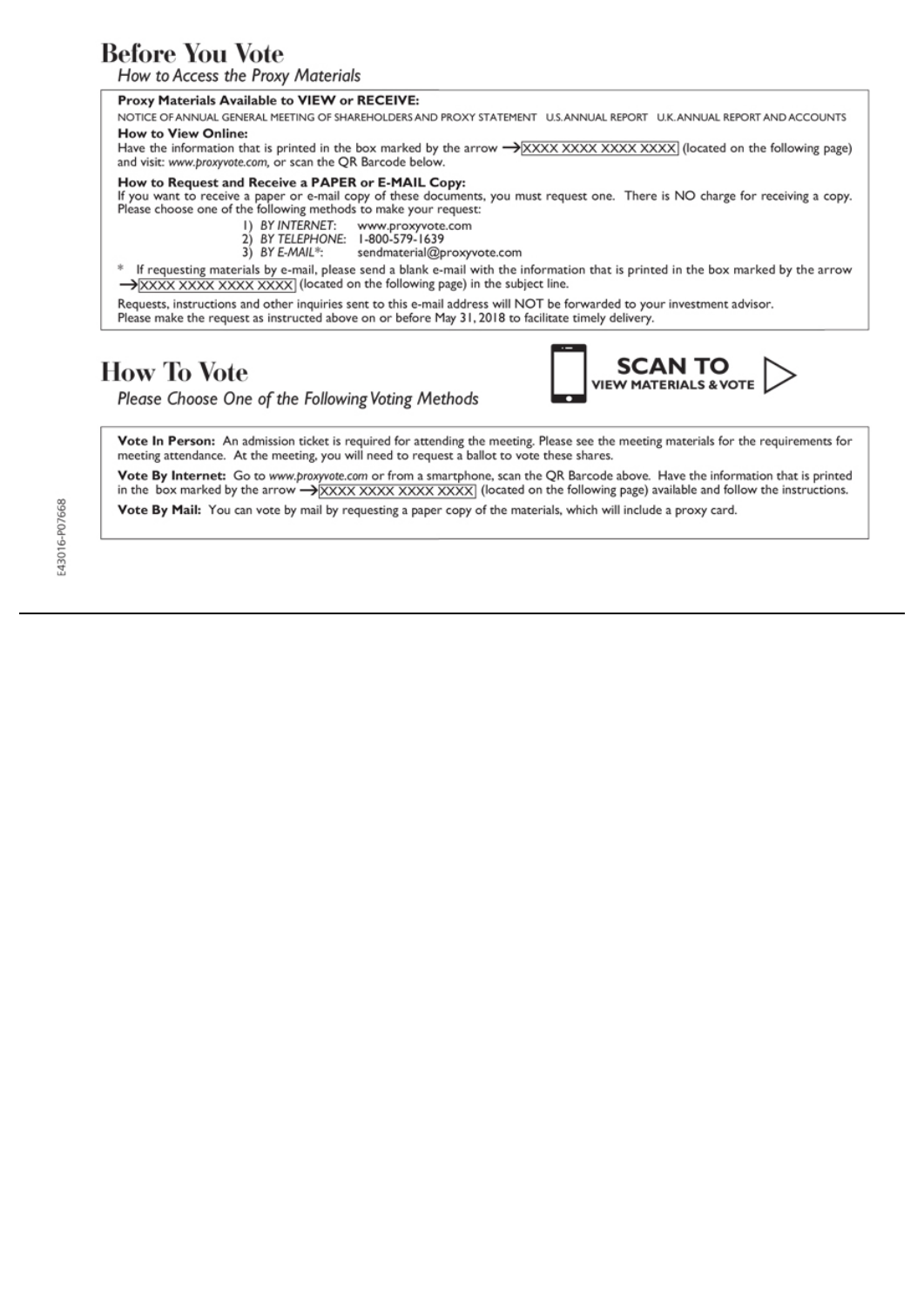**Voting Items** 

The Board of Directors recommends you vote FOR each of the following proposals:

- **U.K. Annual Report and Accounts Receipt** 1. of the Company's audited U.K. accounts for the by the company's addred O.K. accounts for the<br>year ended December 31, 2017, including the<br>reports of the directors and the auditor thereon;
- 2. 2017 Say-on-Pay for Named Executive Officers - Approval of the Company's named executive officer compensation for the year ended December 31, 2017;
- 2017 Directors' Remuneration Report<br>- Approval of the Company's directors'<br>remuneration report for the year ended 3. December 31, 2017;
- **Directors' Remuneration Policy** Approval of the Company's prospective directors'<br>remuneration policy for the three years ending 4. December 2021;
- 5. Ratification of U.S. Auditor - Ratification of the appointment of PricewaterhouseCoopers LLP<br>("PwC") as the Company's U.S. independent registered public accounting firm for the year ending December 31, 2018;
- Re-appointment of U.K. Statutory Auditor-<br>Re-appointment of PwC as the Company's U.K.<br>statutory auditor under the U.K. Companies<br>Act 2006, to hold office until the next 6 annual general meeting of shareholders at which accounts are laid;
- **U.K. Statutory Auditor Fees** Authorize<br>the Board of Directors and/or the Audit 7. Committee to determine the remuneration committee to determine the remuneration<br>of PwC, in its capacity as the Company's<br>U.K. statutory auditor for the year ending<br>December 31, 2018, and to ratify the<br>remuneration of PwC for the year ended December 31, 2017.

NOTE: Such other business as may properly come before the meeting or any adjournment or postponement thereof.